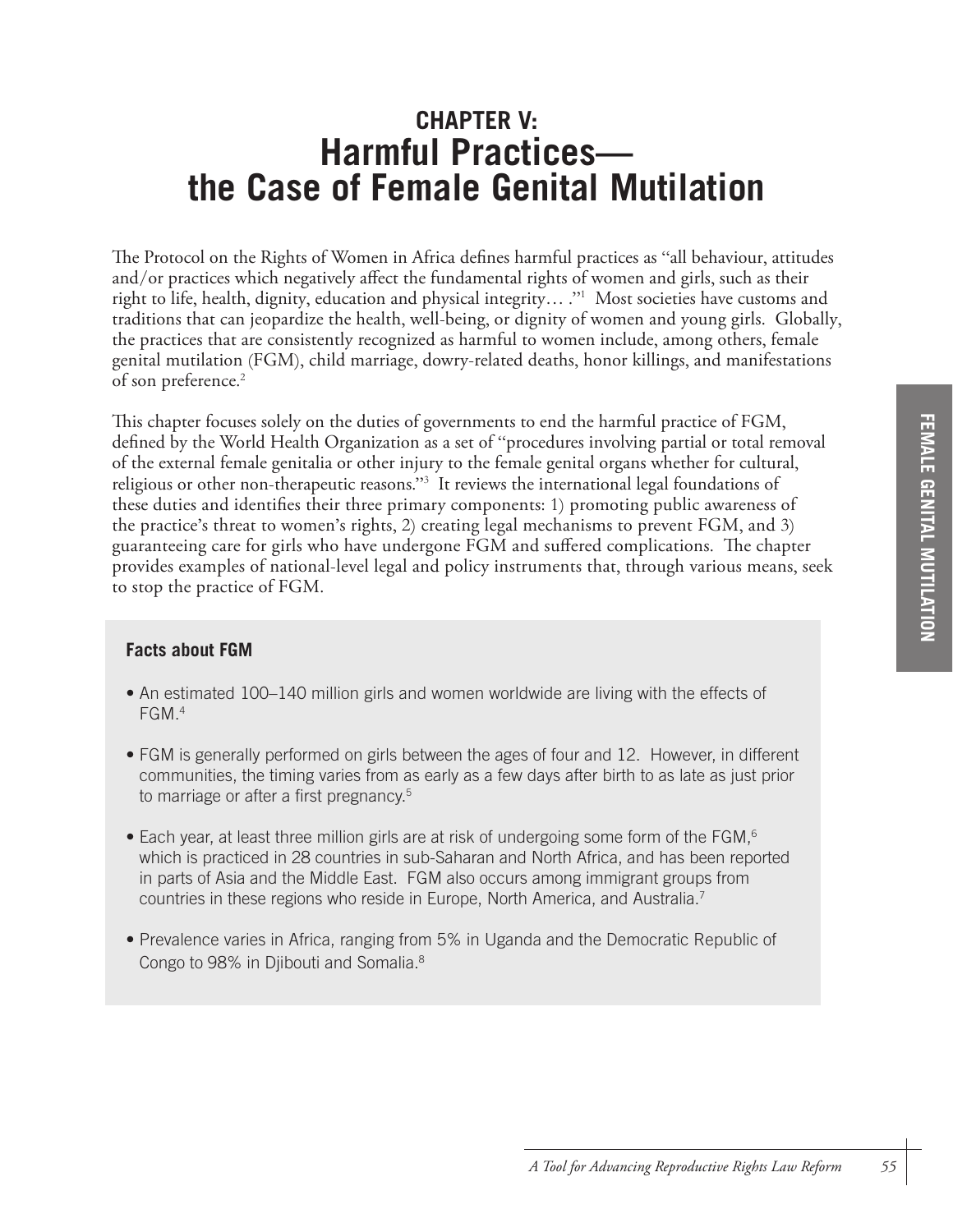## **HUMAN RIGHTS FRAMEWORK**

The **right to security of person,** which protects women's right to physical integrity, ensures freedom from violence. Compulsory FGM robs women of the right to make independent decisions in matters affecting their bodies, rejects the state of the female body and its naturally occurring sexual functions, and invades women's privacy regarding their sexuality. 9 FGM also is considered to be violence against women because of these impingements on women's liberty and bodily security interests.<sup>10</sup>

*For international legal foundations of the rights marked in bold, see Appendix B*

The right to freedom from FGM also falls within the **right to freedom from discrimination**, because the practice of FGM distinguishes on the basis of sex and hinders the equal enjoyment by women of the fundamental rights described above. FGM aims at controlling women's sexuality and carries a strong message about society's subordination of women and girls. $^{11}$ 

FGM also obstructs women's **right to health**, both because the practice can lead to harmful physical and psychological complications, and because subjecting someone to an invasive, medically unnecessary removal of healthy tissue violates the broadly understood right to the "highest attainable standard of health."12

In those worst cases where girls bleed to death or suffer other grave complications, FGM deprives girls of their **right to life**.

The Protocol on the Rights of Women in Africa clearly articulates the duties that these rights require of governments and specifically addresses FGM.

## **THE AFRICAN CHARTER ON HUMAN AND PEOPLES' RIGHTS ON THE RIGHTS OF WOMEN IN AFRICA**

#### **Article 5. Elimination of Harmful Practices**

States Parties shall prohibit and condemn all forms of harmful practices which negatively affect the human rights of women and which are contrary to recognised international standards. States Parties shall take all necessary legislative and other measures to eliminate such practices, including:

- a) creation of public awareness in all sectors of society regarding harmful practices through information, formal and informal education and outreach programmes;
- b) prohibition, through legislative measures backed by sanctions, of all forms of female genital mutilation, scarification, medicalisation and para-medicalisation of female genital mutilation and all other practices in order to eradicate them;
- c) provision of necessary support to victims of harmful practices through basic services such as health services, legal and judicial support, emotional and psychological counselling as well as vocational training to make them self-supporting; and
- d) protection of women who are at risk of being subjected to harmful practices or all other forms of violence, abuse and intolerance.<sup>13</sup>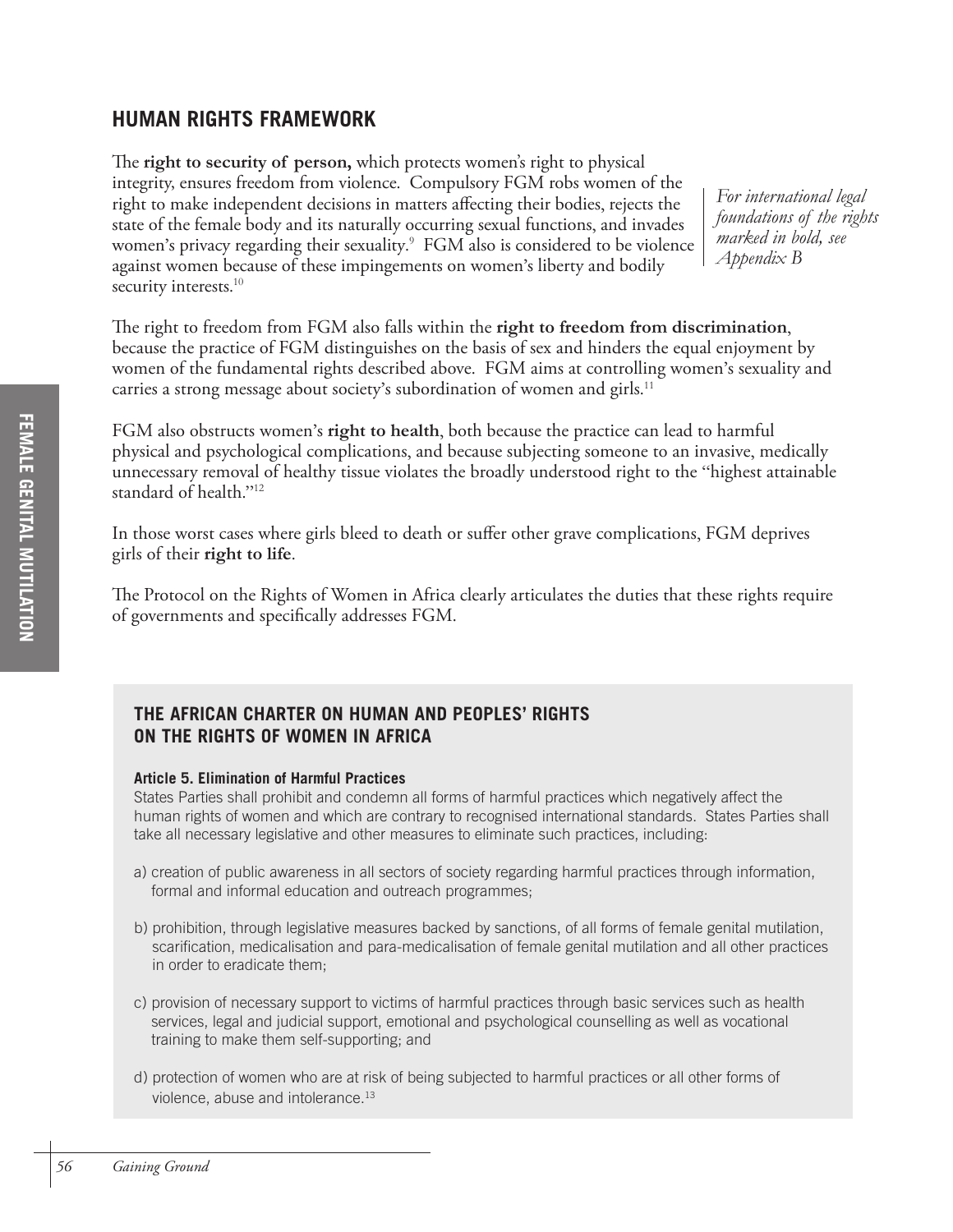## **These legal guarantees require governments to:**

- **Promote public awareness of the harmful nature of the practice.** Improving women's access to information about their reproductive rights and the harms that ensue from FGM is critical for empowering women to claim their rights and those of their daughters. Governments fulfill this duty in a variety of ways, including launching education and outreach programs and legislating to create new bodies or mechanisms to develop and coordinate programs to end FGM.
- **Protect women's right to be free from the practice of FGM.** Clearly acknowledging women's right to be free from FGM means enshrining the concept in national laws and government statements. The clearest means by which governments can promote this right is by formal recognition of the right in a national constitution. Adoption of other legislation prohibiting and criminalizing FGM is another important step in ending FGM. Governments have at their disposal a multitude of legal mechanisms that can shield girls from the imminent harm of FGM. Child protection laws can authorize agencies to intervene to prevent child abuse. Assuring that civil claims for damages and judgments are fairly and strictly enforced provides another way for governments to fight FGM. Finally, they can encourage medical professionals to develop and apply medical ethics standards that would subject violators to disciplinary proceedings, fines, and license revocations.
- **Guarantee care to girls and women who develop complications from FGM.** FGM causes both immediate and long-term reproductive problems. Short-term effects can include pain, bleeding, infection, and swelling around the wound. Longer-term consequences can include complications during childbirth, including obstructed labor. Legislation on FGM should encompass measures to secure health care for all complications arising from FGM.

## **1. GOVERNMENT OUTREACH TO STOP FGM**

Governments have an obligation to educate and inform their people about the harmful effects of FGM. It has been widely acknowledged that law alone cannot change deeply held attitudes regarding FGM. Sustained social change can only come through a holistic approach to women's empowerment. While such empowerment can be achieved through a variety of means, one key element is improving women's access to information. Governments play an important role in ensuring communities' access to information about the impact of FGM on the human rights of women and girls.<sup>14</sup>

Education and outreach programs to stop FGM have been established in a number of ways. Government ministries have, in many cases, worked with nongovernmental organizations or intergovernmental agencies, such as the United Nations Children's Fund and the United Nations Population Fund. Governments can also take legislative action to create new bodies or mechanisms to oversee outreach to stop FGM, as was done in **Mali.**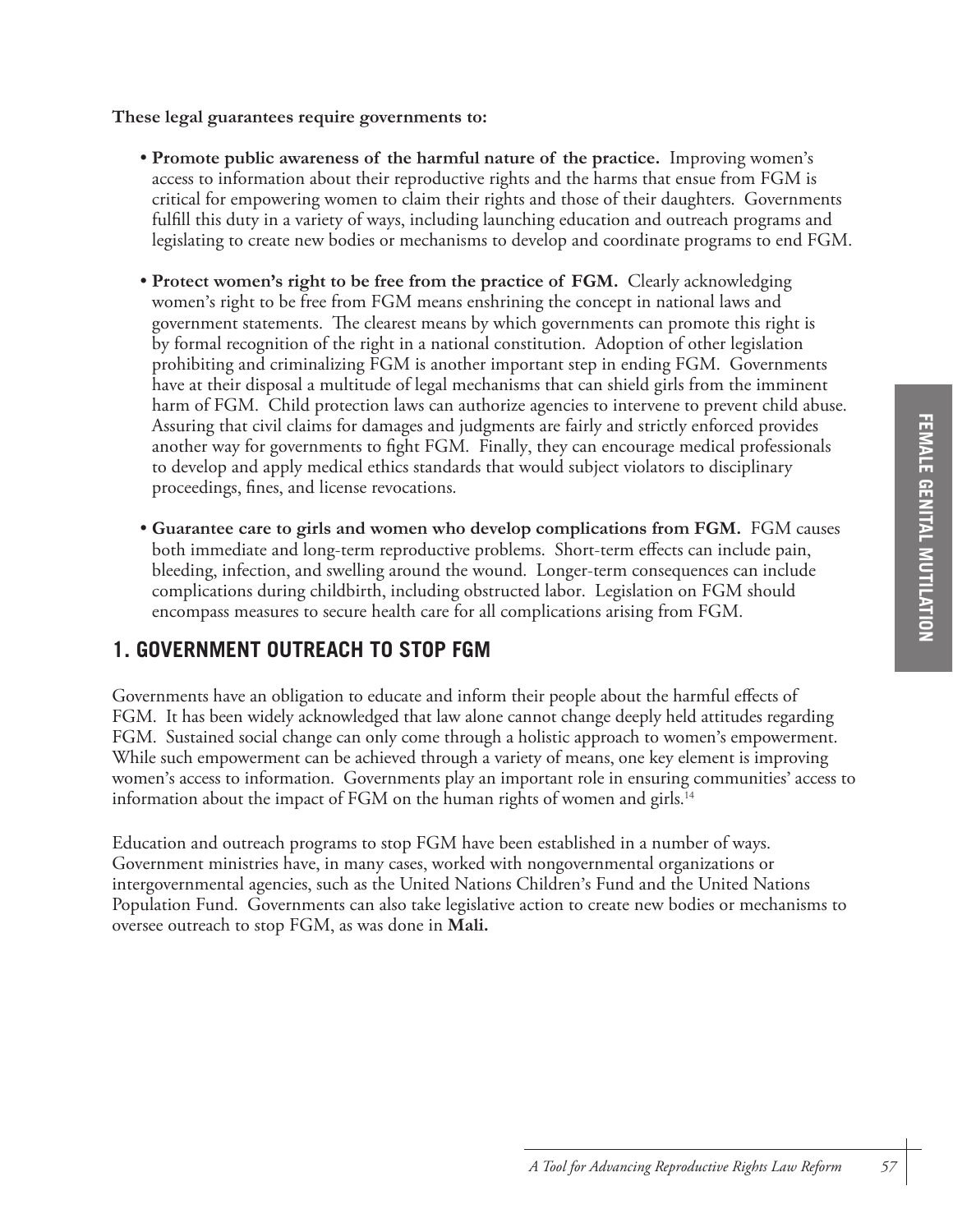## **A. Mali Creates Government Program to Stop FGM**

*FGM affects the lives and well-being of 92% of women of childbearing age in Mali.15 Although it is not mandated by any major religion,16 FGM is deeply embedded in Malian culture; 80% of women who were circumcised believe that the practice should continue.17 So far, the Malian government has not criminalized the practice of FGM, but it has taken steps to change popular attitudes toward the practice.* 

On June 4, 2002, the president of Mali issued an order creating a government program aimed at stopping the practice of FGM. 18

*Duties of the National Programme for the Eradication of Excision*

- coordinating, monitoring, and evaluating government policy and strategies on FGM;
- carrying out research on the practice of FGM;
- developing a strategy for information, education, and communication that targets individuals and communities;
- planning national programs with a team of partners from local and regional organizations involved in the issue;
- evaluating and monitoring activities addressing FGM;
- creating a receiving center for data and a database on FGM; and
- supporting the development and introduction of training curricula for personnel in the fields of health and education. 19

## **2. PROTECTION OF WOMEN'S RIGHT TO BE FREE FROM FGM**

Governments have the duty to protect women's right to be free from FGM. As indicated explicitly in the Protocol on the Rights of Women in Africa, FGM is now widely recognized as a violation of the human rights of women and girls. United Nations (UN) human rights bodies, as well as the UN General Assembly, have repeatedly called upon governments to take action to stop FGM. 20 National governments are also increasingly approaching FGM as a rights violation, as reflected in national laws and government statements. 21

## **A. Constitutional Recognition of the Right to Be Free from FGM**

Constitutional measures that uphold the rights of women and girls to be free from FGM can shape governmental responses to the practice. In some countries, constitutional provisions provide legal remedies for women and girls whose rights have been violated. At a minimum, a provision at the constitutional level can guide members of the government in their drafting and implementation of law and policy. Whatever the legal significance of a constitutional provision condemning FGM, it represents a clear government commitment to stopping the practice and strengthens a developing movement. Several governments in Africa, including those of **Ethiopia** and **Uganda**, have adopted constitutional measures condemning harmful practices such as FGM.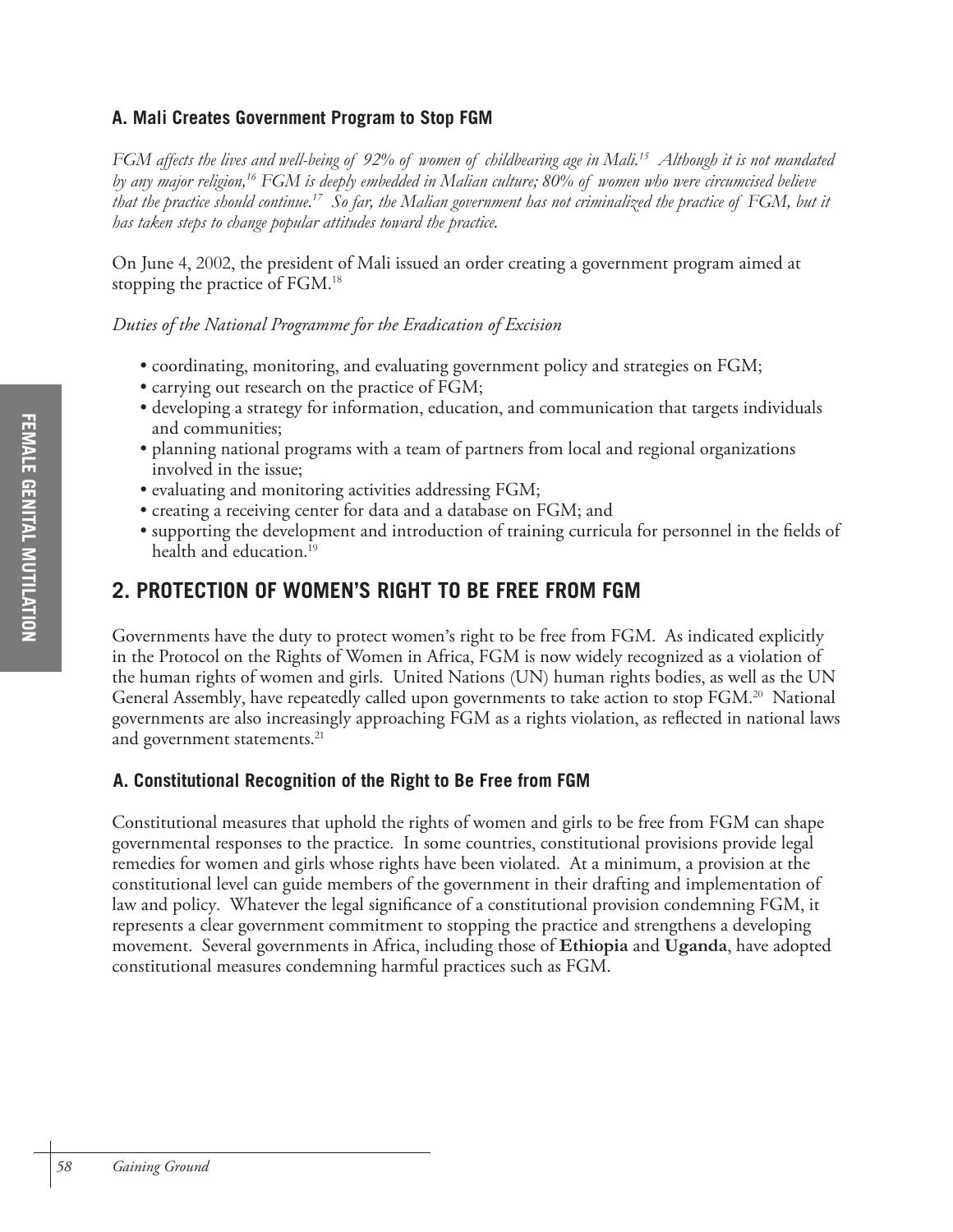## **i). Ethiopian Constitution Protects Women from "Harmful Customs"**

*An estimated 80% of Ethiopian women aged 15–49 have been subjected to FGM.22 In 2004, Ethiopia adopted a new criminal code that prescribes criminal penalties for the practice of FGM. 23 Ten years before, in its national constitution, Ethiopia recognized the threat posed to women's rights by harmful practices such as FGM.*

#### *Right to protection from harmful customs*

The constitution states that "[w]omen have the right to protection by the state from harmful customs. Laws, customs and practices that oppress women or cause bodily or mental harm to them are prohibited."<sup>24</sup> While the text of the constitution does not refer specifically to FGM, legislative history indicates that the constitution's drafters identified FGM as a "harmful custom."25

#### *Women's right to equality*

In addition, article 35 of the constitution guarantees women "the right to equality with men in the enjoyment and protection of rights provided for by this Constitution."26

#### **ii). Ugandan Constitution Prohibits Harmful Practices**

*In Uganda, the prevalence of FGM is estimated at 5%.27 While the country has not criminalized the practice, its constitution has prohibited customs or traditions that harm women.*

#### *Prohibition of harmful customs and traditions*

The Constitution of Uganda explicitly notes that "[l]aws, cultures, customs or traditions which are against the dignity, welfare or interest of women or which undermine their status are prohibited by this Constitution."28 It also affirms that "[w]omen shall be accorded full and equal dignity of the person with men."29

#### *Right to equality and nondiscrimination*

The Constitution provides that "[a]ll persons are equal before and under the law in all spheres of political, economic, social and cultural life and in every other respect and shall enjoy equal protection of the law."<sup>30</sup> It specifically prohibits discrimination based on sex.<sup>31</sup>

#### *Protection of children's social and economic rights*

The constitution allows states to intervene to protect children's health and meet their social and economic needs. It provides that "[n]o child shall be deprived by any person of medical treatment, education or any other social or economic benefit by reason of religious or other beliefs."32

## **B. Legal Provisions That Punish the Practice of FGM**

By far, the most common legal response to FGM has been the adoption of measures to punish the practice. A number of countries have adopted criminal legislation prohibiting FGM. While there have been sporadic reports of enforcement of these laws, cases of FGM are rarely prosecuted. Medical professionals have also adopted ethics standards that condemn the practice; where such standards are in place, practitioners who perpetrate FGM are subject to disciplinary proceedings and may lose their licenses to work in medicine.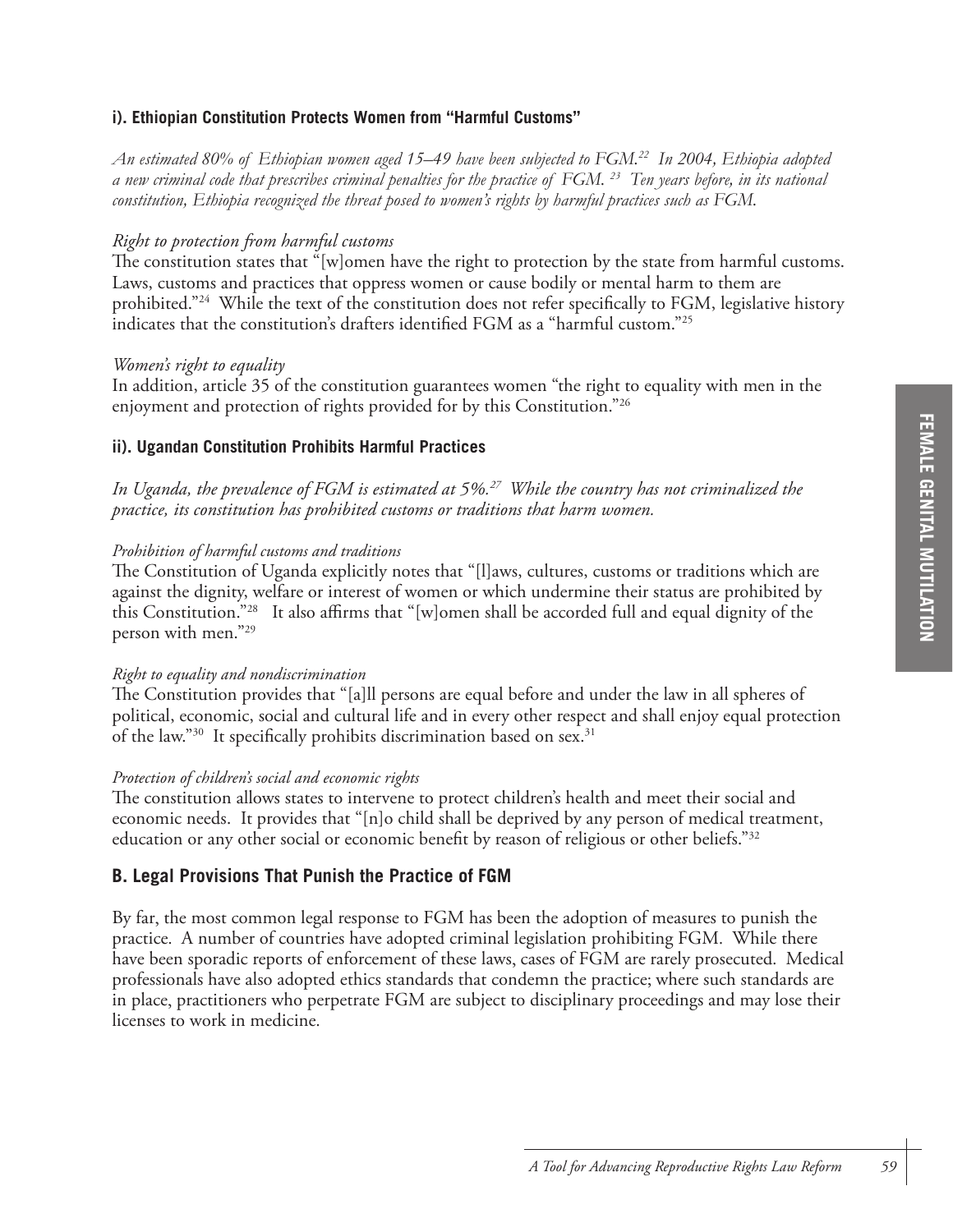## Criminal Legal Measures That Punish FGM

Fifteen African countries (including, for example, **Ghana** and **Benin**) and 11 "receiving" countries those that receive large numbers of African immigrants (including Sweden, Norway, the United Kingdom, and the United States)—have adopted laws that specifically criminalize FGM. Laws of this type typically include a definition of the practice, some indication of who may be prosecuted under the law, specification of a criminal penalty such as imprisonment or a fine, and a list of circumstances under which the crime is considered more serious (such as when death results or when the practitioner is a member of the medical profession). Individuals who may be prosecuted under these laws include not only the practitioners themselves, but also parents and other family members who arrange for FGM to take place. Enforcement of these laws occurs sporadically in African countries and is rare in receiving countries.

## **i). Ghana Criminalizes FGM**

*Ghana was among the first countries in Africa to take up FGM as a matter of criminal law in the 1990s. Ghana's legislation, adopted in 1994, is notable for its detailed definition of FGM, which specifies prohibited practices but is broad enough to encompass those practices that are not explicitly named. 33*

## *The crime of FGM*

Ghanaian law provides that "[w]hoever excises, infibulates or otherwise mutilates the whole or any part of the labia minora, labia majora and the clitoris of another person commits an offence and shall be guilty of a second degree felony and liable on conviction to imprisonment of not less than three years. For the purposes of this section, 'excise' means to remove the prepuce, the clitoris and all or part of the labia minora; 'infibulate' includes excision and the additional removal of the labia majora."<sup>34</sup>

## **ii). Benin Criminalizes FGM**

In Benin, where an estimated 17% of women aged 15–49 have undergone FGM,<sup>35</sup> legislation prohibiting the practice *was adopted after many years of lobbying by advocates for women's rights and health. The law defines FGM, assigns penalties for performing it, penalizes the failure to report cases of FGM, and requires health-care centers to treat complications resulting from the practice.*

In 2003, Benin's National Assembly adopted Law No. 2003–03 prohibiting the practice of FGM. 36

## *Definition of FGM*

FGM is banned in all its forms, and is defined as any ablation, partial or total, of a female person's external genitalia, or any other operation on such genitalia. Surgeries that are performed for medical purposes are exempt from criminalization. 37

## *Penalties for FGM*

Practicing FGM is punishable with monetary fines and prison sentences, the lengths of which depend on the circumstances surrounding the act. The sentencing provisions are as follows:

- imprisonment from six months to one year and a fine for persons who perform FGM;
- imprisonment from three to five years and an increased fine if the cutting is performed on a girl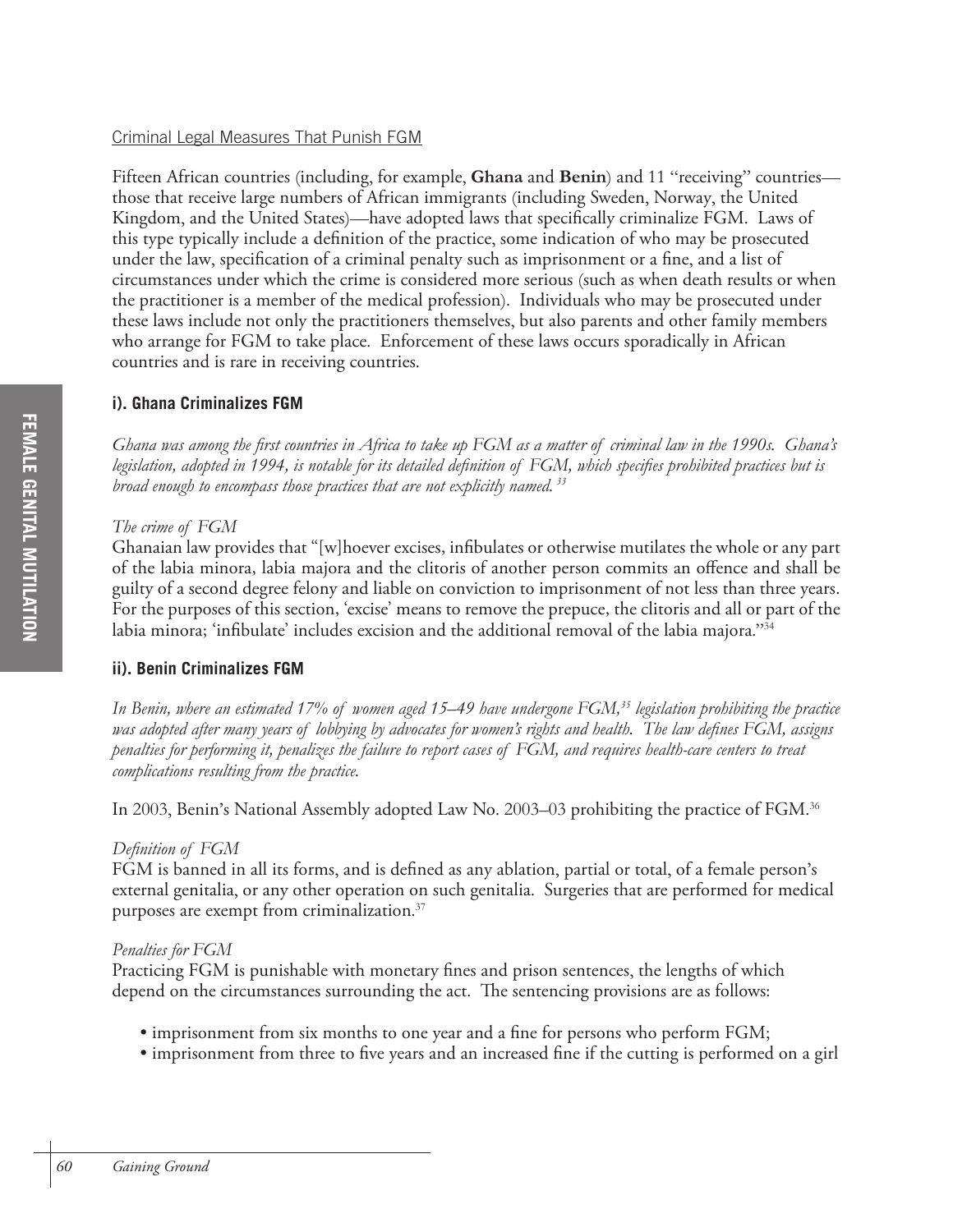or adolescent under the age of 18;

- forced labor of 5–20 years and a still higher financial penalty, should the victim die as a result of the cutting; and
- a maximum penalty is imposed on recidivists, with no possibility of a reduced sentence. 38

### *Accomplice liability*

The law establishes that anyone who assists, participates in, or solicits an act of FGM, or provides the means or gives instructions to the person who performs the cutting, is deemed an accomplice who is subject to the same penalty as the principal perpetrator. $^{39}$ 

## *Liability for failure to prevent or report FGM*

Anyone who has knowledge of a planned genital mutilation who does not act to stop it from taking place can be prosecuted for failure to assist a person in danger. Likewise, anyone with knowledge that FGM has occurred must immediately inform the nearest law enforcement authorities. Failure to report such knowledge is punishable with a fine. 40

### *Duties of health-care facilities*

Finally, the law requires public and private health institutions to care for those who have undergone FGM and ensure that they receive appropriate services. The health institutions caring for these patients are further required to inform local authorities. 41

#### Professional Disciplinary Measures to Punish FGM

Governments can also tie medical licensing to the enforcement of ethical standards that forbid the practice of FGM. While FGM has generally been performed by traditional practitioners, medical providers have increasingly been asked to do the cutting in hygienic settings. In Egypt, for example, an estimated 61% of FGM cases are carried out by medical personnel. 42 The "medicalization" of the practice of FGM is troubling to governments, women's advocates, and members of the medical community, who consider all forms of FGM inherently damaging and undermining of women's rights. 43 Medical providers who perform FGM may be subjected to professional disciplinary procedures. If their actions are deemed to violate professional ethics standards—as they are in **Guinea**—penalties may include fines, suspensions, or even license revocations.

#### **i). Guinea's Code of Medical Ethics Prohibits Unnecessary Cutting**

In Guinea, where the practice of FGM is nearly universal,<sup>44</sup> genital cutting has been a criminal offense since 1965.<sup>45</sup> *In 1996, in an attempt to prevent the medicalization of the practice, the national code of medical ethics was amended to make performing FGM a basis for professional discipline.*

In 1996, Guinea amended its medical ethics code to provide that "[n]o mutilating intervention may be performed without serious medical grounds and, except in the event of emergency or impossibility, without informing the person concerned and obtaining his consent."46

## **C. Preventive Measures Using Child Protection Laws**

While all government action to stop FGM aims to prevent the practice—either through persuasion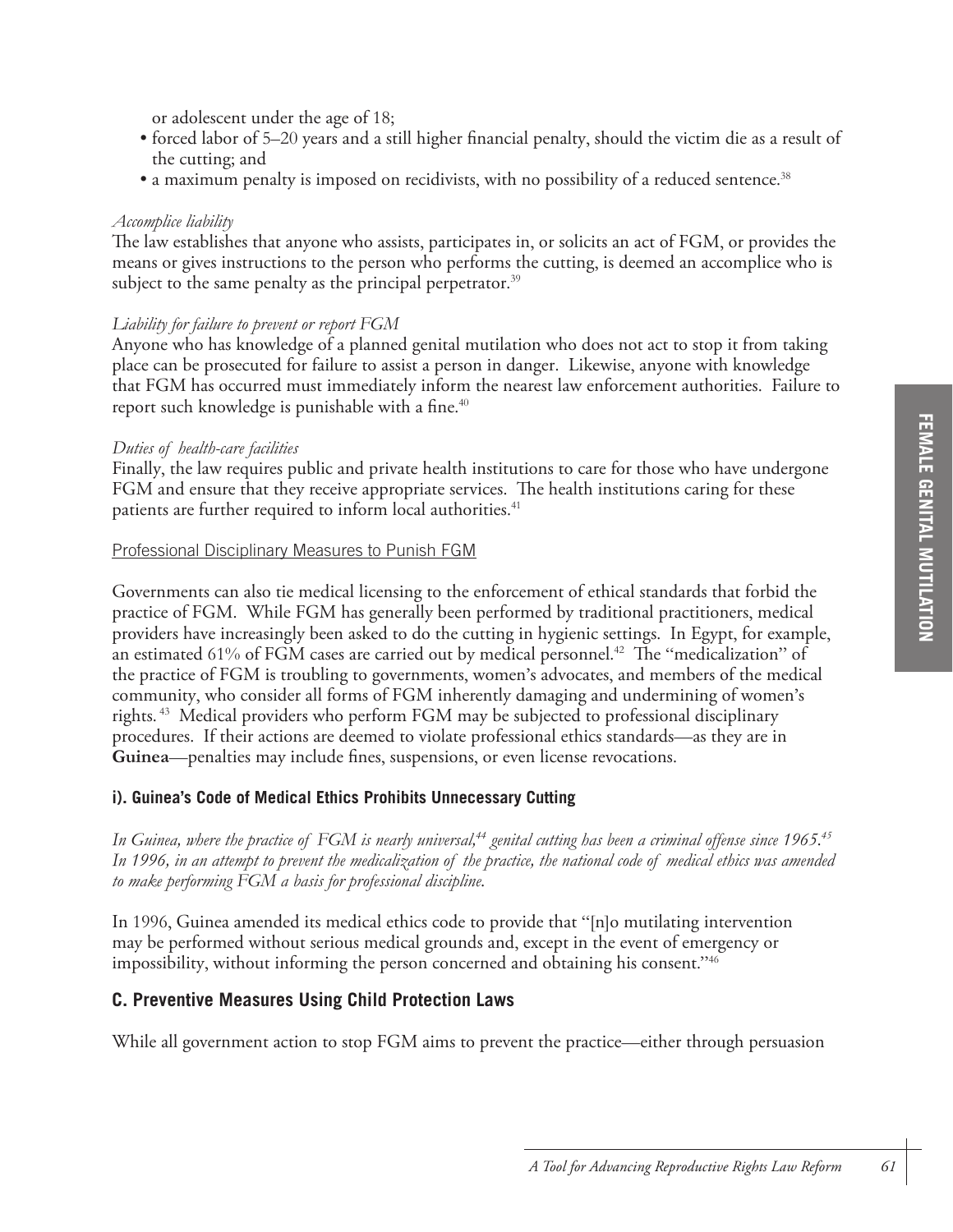or deterrence—governments also have at their disposal certain legal mechanisms to protect individuals from imminent threats of undergoing FGM. 47 Many countries have child protection laws that could potentially be applied to prevent girls from undergoing FGM. Child protection laws provide for state intervention in cases of child abuse by a parent or guardian. Unlike criminal laws, child protection laws are concerned less with punishing parents or guardians than with ensuring that a child's interests are being served. These laws provide mechanisms for removing the child from his or her parent or guardian when the state has reason to believe that abuse has occurred or is likely to occur. A number of countries, such as the United Kingdom, have declared the applicability of child protection laws to FGM.

## **i). United Kingdom Deems FGM a Form of Child Abuse**

*FGM was first criminalized in the United Kingdom in 1985,48 and more comprehensive criminal sanctions were adopted in 2003.49 While prosecutions under the criminal law remain rare, officials in the United Kingdom have sought to prevent the practice by developing guidance documents for child welfare personnel, first in 1999 and with revisions in 2004 and 2006,50 on how to use existing child protection mechanisms to prevent cases of FGM.*

## *Interventions to protect children*

The Children Act of 1989 provides that when a local authority has "reasonable cause to suspect that a child who lives, or is found, in [its] area is suffering, or is likely to suffer, significant harm, the authority shall make, or cause to be made, such enquiries as they consider necessary to enable them to decide whether they should take any action to safeguard or promote the child's welfare."51 Child welfare officials, when they suspect that a child is at risk of FGM, can intervene by filing for a "prohibited steps order." Such an order prevents a child's parents or legal guardians from taking specified actions without the court's consent. 52 In addition, a court could issue a "care" or "supervision" order that would either remove the child from custody of the parent or guardian or put the child under the supervision of a designated local authority or probation officer. 53

## *Guidance on FGM prevention*

The guidance documents issued in 1999, 2004, and 2006 all emphasize the sensitive nature of intervening to prevent FGM, the necessity of investigating suspected cases, and the importance of focusing agency efforts on prevention through education and dialogue with family members of children who have been identified to be at risk.<sup>54</sup> The guidance emphasizes communication to demonstrate that while social services agencies understand the cultural importance of the practice, they must, as part of their statutory duty, take steps to prevent illegal action that harms children.<sup>55</sup>

## **3. CARE FOR GIRLS AND WOMEN WHO HAVE UNDERGONE FGM**

Governments should bear in mind the link between the practice of FGM and women's pressing need for reproductive health services. FGM's short-term complications can include excessive bleeding, infection, and severe pain. 56 In the long run, FGM heightens women's risks during pregnancy and childbirth. 57 The increased risk may be attributable to vulval and vaginal scarring associated with FGM, which can obstruct delivery. 58 In addition, genital and urinary-tract infections caused by FGM can also lead to problems during delivery. 59 Complications of this type can be deadly in settings where health personnel lack the training and equipment to deal with these problems.

Legislation addressing FGM should include measures to ensure women's access to reproductive health care. Such provisions were attached to **Togo**'s law criminalizing FGM. Women who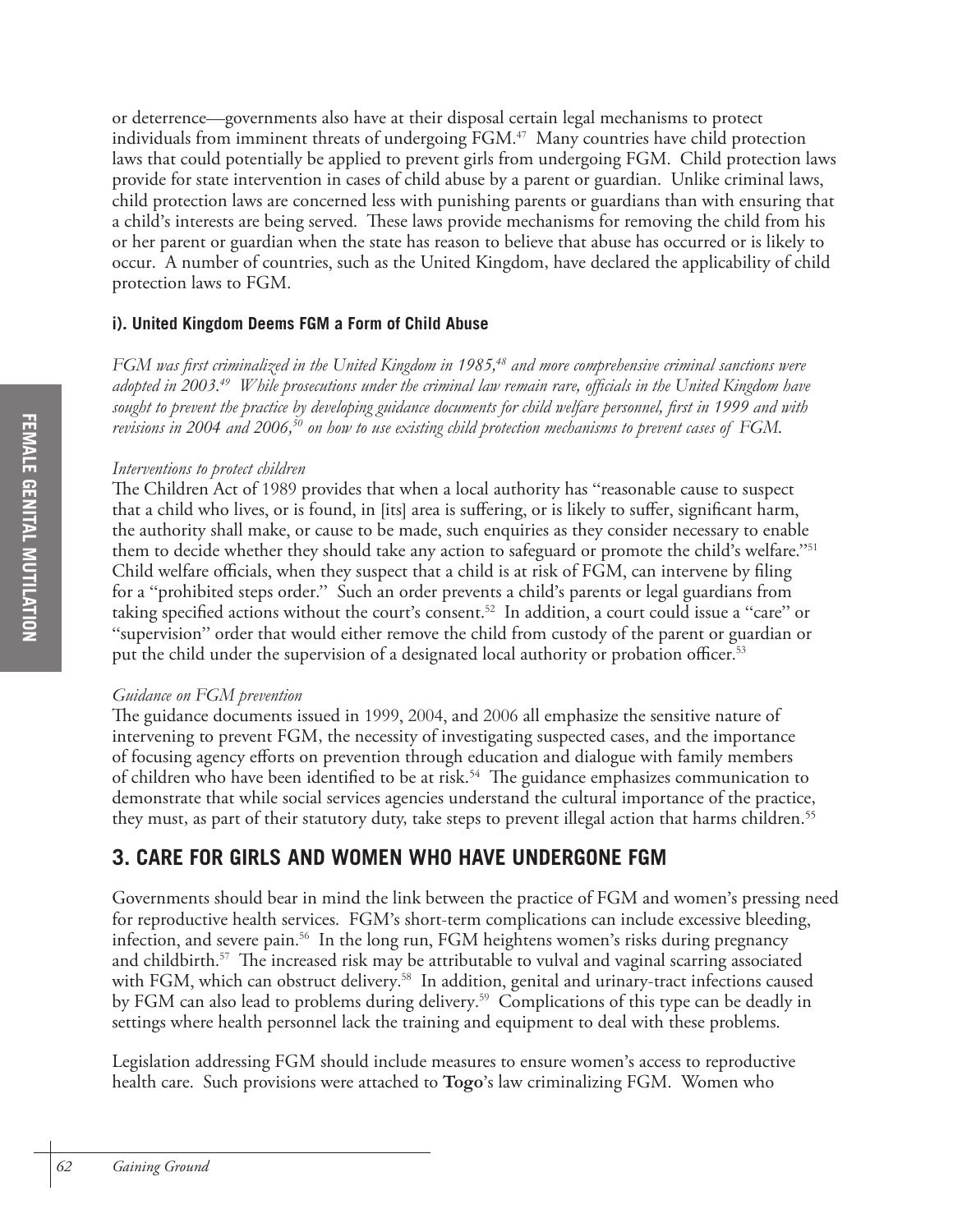have undergone FGM need medical attention, not only immediately after the procedure has been performed, but also during pregnancy, childbirth, and the postpartum period.

## **A. Togo Requires Health Facilities to Ensure Care Following FGM**

*In Togo, where the prevalence of FGM is estimated at 50% of girls and women,60 the practice was criminalized in 1998. Included in the legislation that outlawed the practice were provisions requiring all health-care facilities to treat complications of FGM. Unfortunately, the law also requires health-care providers to report cases of FGM to law enforcement authorities. The mandatory reporting provision may deter young women from seeking care out of fear that members of their family or community would be reported to the police.*

The provisions of Togo's 1998 law criminalizing FGM include the following components.

## *Mandated care for victims of FGM*

The directors of both public and private health facilities are required "to ensure the most appropriate medical care to the victims of female genital mutilations arriving in their centers or establishments." 61

#### *Duty to report FGM*

The law provides that "[t]he competent public authorities should be informed without delay in order to permit them to follow the evolving state of the victim and to meet the requirements of this provision." 62

## **CONCLUSION**

Several types of legal strategies are available to policymakers to stop FGM. Measures to pursue prevention, including public education, must be the cornerstone of all government responses to FGM. Legal measures are also available to deter the practice and intervene to prevent it from taking place. National constitutions should officially condemn the practice while proclaiming women's equality and their right to be free from harmful practices such as FGM. Laws that punish FGM can deter the practice and be a vehicle for raising awareness of FGM's harmful effects. Mechanisms to protect children can be used to prevent an imminent case of FGM. In addition, governments should ensure medical care for girls who have undergone FGM.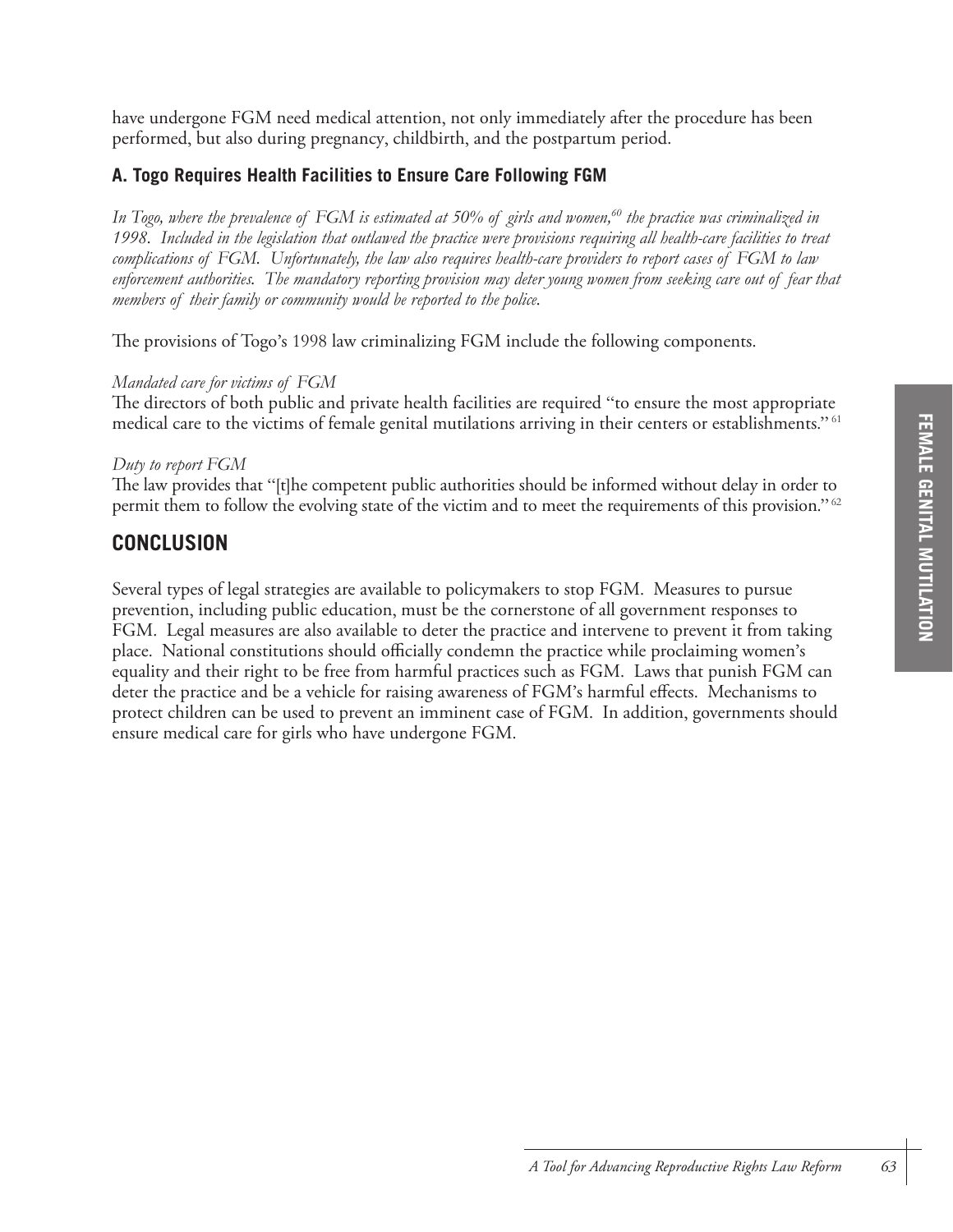## **Endnotes**

- 1. Protocol to the African Charter on Human and Peoples' Rights on the Rights of Women in Africa, *adopted* July 11, 2003, O.A.U. Doc. CAB/LEG/66.6, art. 1(g) (*entry into force* Nov. 25, 2005) [hereinafter Protocol on the Rights of Women in Africa].
- 2. *Integration of the Human Rights of Women and the Gender Perspective, Violence Against Women*: *Cultural Practices in the Family that are Violent Towards Women*, Report of the Special Rapporteur on violence against women, its causes and consequences, Ms. Radhika Coomaraswamy, submitted in accordance with Commission on Human Rights resolution 2001/49, 58th Sess., Agenda Item 12(a), U.N. Doc. E/ CN.4/2002/83 (2002).
- 3. WHO, *Factsheet No. 241: Female Genital Mutilation, June 2000*, www.who.int/mediacentre/factsheets/fs241/en/.
- 4. *Id.* 
	- 5. ANIKA RAHMAN & NAHID TOUBIA, FEMALE GENITAL MUTILATION: A GUIDE TO LAWS AND POLICIES WORLDWIDE 3  $(2000)$ .
	- 6. *See* INNOCENTI RESEARCH CENTER, UNICEF, *Changing a Harmful Social Convention: Female Genital Mutilation/Cutting,*  INNOCENTI DIGEST (2005) *available at* http://www.uniceficdc.org/publications/pdf/fgm-gb-2005.pdf; WHO established four categories of FGM:

" Type 1 ( commonly referred to as "clitoridectomy"): Excision of the prepuce with or without excision of part or all of the clitoris. Type 2 (commonly referred to as "excision"): Excision of the prepuce and clitoris with partial or total excision of the labia minora; Type 3 (commonly referred to as "infibulation"): Excision of part or all of the external genitalia and stitching/ narrowing of the vaginal opening; Type IV (unclassified): All other procedures that involve partial or total removal of the female external genitalia and/ore injury to the female genital organs for cultural or any other non-therapeutic reasons. Type IV refers to numerous other procedures that have been documented such as pricking, piercing, stretching or burning of the clitoris and the surrounding tissues." WHO, *Factsheet* 

- *No. 241: Female Genital Mutilation, June 2000*, *supra* note 3. 7. RAHMAN & TOUBIA, *supra* note 5, at 7.
- 8. *Id.* at 7, 138, 212.
- 9. *Id.*
- 10. *Id.*
- 11. *Id.* at 21.
- 12. *Id.* at 26-27.
- 13. Protocol on the Rights of Women in Africa, *supra* note 1, art. 5.
- 14. *See* RAHMAN & TOUBIA, *supra* note 5, at 70-71.
- 15. P. STANLEY YODER ET AL., DHS COMPARATIVE REPORTS NO. 7: FEMALE GENITAL CUTTING IN THE DEMOGRAPHIC AND HEALTH SURVEYS: A CRITICAL AND COMPARATIVE ANALYSIS 26, tbl.4.1: Mali 2001 (2004) [hereinafter YODER, DHS COMPARATIVE REPORTS].
- 16. RAHMAN & TOUBIA, *supra* note 5, at 6.
- 17. MINISTÈRE DE LA PROMOTION DE LA FEMME, DE L'ENFANT

ET DE LA FAMILLE [MINISTRY FOR THE ADVANCEMENT OF WOMEN, CHILDREN, AND THE FAMILY], PLAN NATIONAL D'ERADICATION DE L'EXCISION A L'HORIZON 2007 [NATIONAL PLAN FOR THE ERADICATION OF EXCISION BY 2007], at 3 (July 29, 1998), *in* CENTER FOR REPRODUCTIVE RIGHTS, WOMEN OF THE WORLD: MALI 144 (2003).

- 18. *Ordinance No. 02-053 portant creation du programme national de lutte contre la pratique de l'excision* [Ordinance creating a National Program to Fight the Practice of Female Genital Mutilation], June 4, 2002 (Mali).
- 19. *Id.*
- 20. RAHMAN & TOUBIA, *supra* note 5, at 19.
- 21. *Id*. at 59.
- 22. YODER, DHS COMPARATIVE REPORTS, *supra* note 15, at 26, tbl.4.1: Ethiopia 2000 (2004) [hereinafter YODER, DHS COMPARATIVE REPORTS].
- 23. Proclamation No. 414/2004, *Criminal Code of the Federal Republic of Ethopia* (Revised), Part 2 Book 5 Title 1 Chapter 3: Crimes Committed Against the Life, Person, and Health Through Harmful Traditional Practices (2004) *available at* http://mail.mu.edu.et/~ethiopialaws/criminalcode/ criminalcodepage.htm.
- 24. CONST. OF THE FEDERAL DEMOCRATIC REPUBLIC OF ETHIOPIA, art. 35(4) (1994), *translated in* CONSTITUTIONS OF THE COUNTRIES OF THE WORLD (G.H. Flanz ed., 1996) [hereinafter ETHIOPIA CONSTITUTION].
- 25. Hillina Taddesse Tamrat, Ethiopian Women Lawyer's Association, Questionnaire, Mar. 30, 1998, *in* RAHMAN & TOUBIA, *supra* note 5, at 147.
- 26. ETHIOPIA CONSTITUTION, *supra* note 24, art. 35(1).
- 27. RAHMAN & TOUBIA, *supra* note 5, at 228.
- 28*.* CONST. OF UGANDA, art. 33(b) (1995), *translated in* CONSTITUTIONS OF THE COUNTRIES OF THE WORLD (G.H. Flanz ed., 1996).
- 29. *Id.* art. 33(1).
- 30. *Id.* art. 21(1).
- 31. *Id.* art. 21(2).
- 32. *Id.* art. 34(3).
- 33. Criminal Code (Amendment) Act (1994), *reprinted in* 47:1 INT'L DIGEST OF HEALTH LEGISLATION 30-31 (1996).
- 34. *Id.* art. 69A.
- 35. YODER, DHS COMPARATIVE REPORTS*, supra* note 15, at 26, tbl.4.1: Benin 2001.
- 36. Loi No. 2003-03 *Portant répression de la pratique des mutilations genitals féminines en République du Bénin* [Law prohibiting the practice of female genital mutilation in Benin], Jan. 21, 2003 (Benin).
- 37. *Id.* art. 3.
- 38. *Id.* arts. 4-6, 8.
- 39. *Id*. art. 7.
- 40. *Id*. art. 9.
- 41. *Id*. art. 10.
- 42. INNOCENTI RESEARCH CENTER, *supra* note 6, at 7.
- 43. *Cairo Declaration for the Elimination of FGM*, *Afro-Arab*